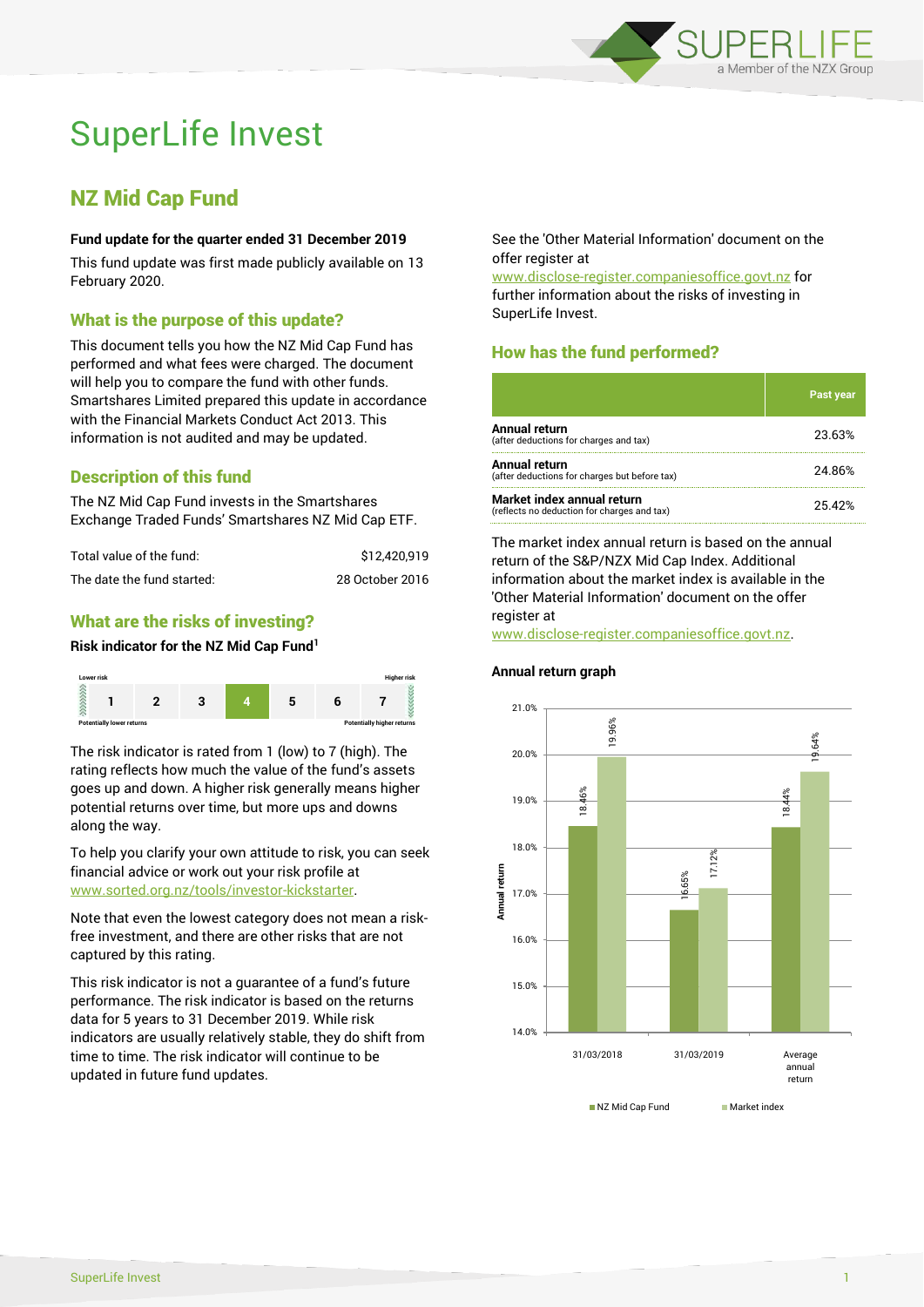

This shows the return after fund charges and tax for each year ending 31 March since the fund started. The last bar shows the average annual return since the fund started, up to 31 December 2019.

**Important:** This does not tell you how the fund will perform in the future.

Returns in this update are after tax at the highest prescribed investor rate (PIR) of tax for an individual New Zealand resident. Your tax may be lower.

#### What fees are investors charged?

Investors in the NZ Mid Cap Fund are charged fund charges. In the year to 31 March 2019 these were:

|                                                       | % per annum of fund's<br>net asset value |  |
|-------------------------------------------------------|------------------------------------------|--|
| <b>Total fund charges</b>                             | በ 49%                                    |  |
| Which are made up of:                                 |                                          |  |
| <b>Total management and administration</b><br>charges | 0.49%                                    |  |
| Including:                                            |                                          |  |
| Manager's basic fee                                   | 0.46%                                    |  |
| Other management and<br>administration charges        | 0.03%                                    |  |
| Other charges                                         | Dollar amount per investor               |  |
| Administration fee                                    | \$12 per annum                           |  |

Investors may also be charged individual action fees for specific actions or decisions (for example, if an investor has a financial adviser and has agreed to pay a fee to the adviser for providing financial advice). See the Product Disclosure Statement for SuperLife Invest for more information about those fees.

Small differences in fees and charges can have a big impact on your investment over the long term.

GST is included in the fund charges set out above.

#### Example of how this applies to an investor

Jess had \$10,000 in the fund and did not make any further contributions. At the end of the year, Jess received a return after fund charges were deducted of \$2,363 (that is 23.63% of her initial \$10,000). Jess paid other charges of \$12. This gives Jess a total return after tax of \$2,351 for the year.

#### What does the fund invest in?

#### **Actual investment mix**

This shows the types of assets that the fund invests in.



#### **Target investment mix**

This shows the mix of assets that the fund generally intends to invest in.

| <b>Asset Category</b>        | <b>Target asset mix</b> |
|------------------------------|-------------------------|
| Cash and cash equivalents    | 1.00%                   |
| New Zealand fixed interest   |                         |
| International fixed interest |                         |
| Australasian equities        | 99.00%                  |
| International equities       |                         |
| Listed property              |                         |
| Unlisted property            |                         |
| Commodities                  |                         |
| Other                        |                         |